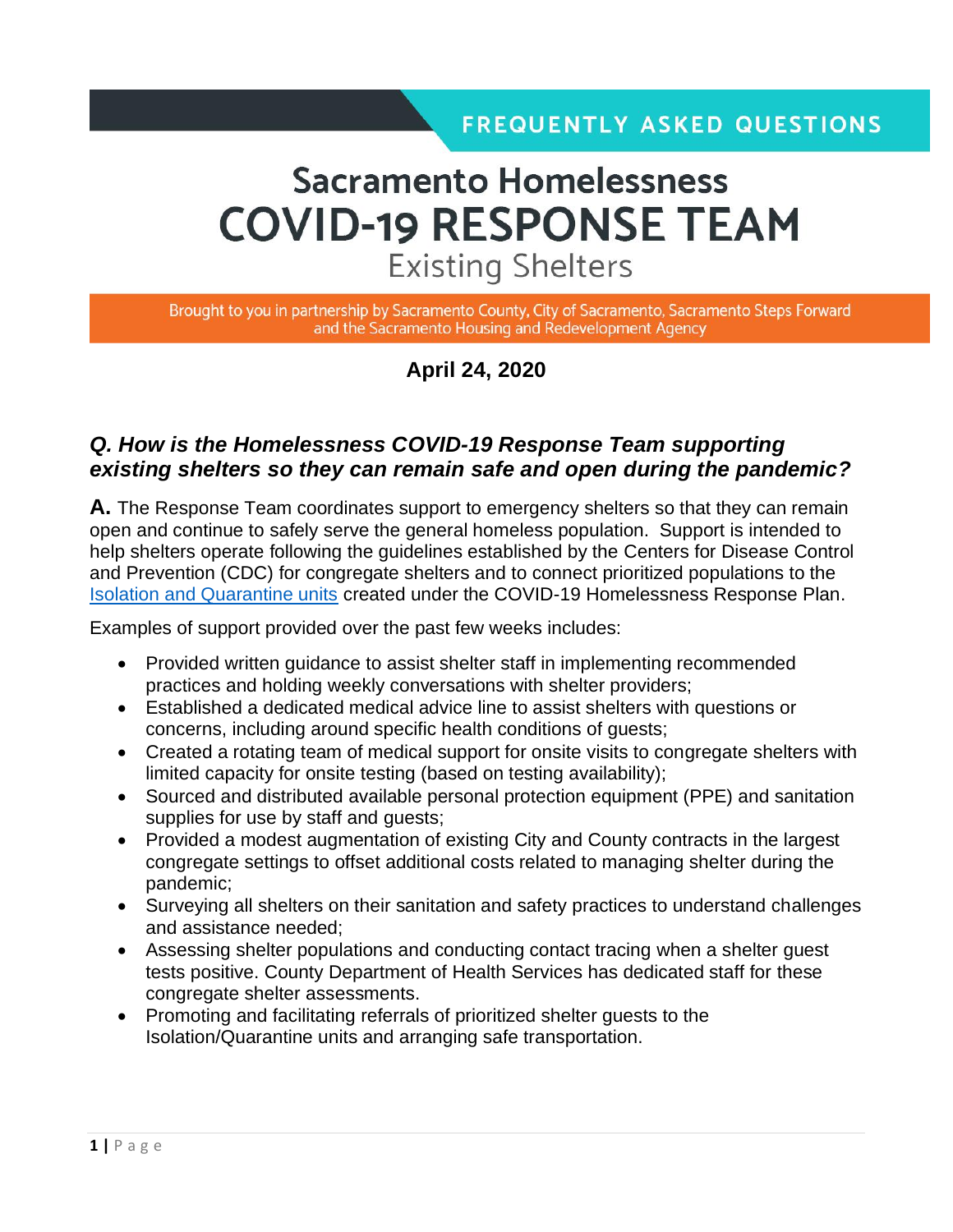### *Q. How do shelters promote safety and what are the highlights of the CDC Guidance?*

**A.** The Response Team has released a directive to all shelters, which was developed in accordance with CDC guidelines, detailing additional protocols for symptom screening, implementing social distancing, and other protective measures. This directive reiterates the local prioritization for placement of vulnerable populations and reinforces enhanced safety precautions in shelter settings. The full directive is attached. Below are some of the additional protocols shelters have implemented:

As of April 17, 2020, shelters must:

- Minimize the number of shelter staff who have face-to-face interactions with those guests who have respiratory symptoms. Some shelters have dedicated staff who work solely with symptomatic shelter clients.
- Limit non-essential personnel and visitors and add additional screening protocols upon entry into the shelter facility.
- Post educational materials about COVID-19 and methods of prevention. The CDC and local Public Health have developed standard materials for shelter providers and these materials have been made publicly available.
- Practice social distancing in common areas and sleeping areas, and stagger social gatherings including meal services, support groups, and enclosed outdoor areas like patios green spaces.
- De-intensify (freeing up space) at shelters to make room for social distancing.
- Follow additional onsite sanitation of common spaces, including bathrooms, dining facilities, and areas where clients congregate.

### *Q. What happens if a shelter client is symptomatic or becomes infected with the virus?*

*A.* Staff have received training from the Response Team on how to respond to these situations and have been made aware of the various resources available depending on the client's presenting needs. This information can be found under the, "Screening Clients for Respiratory Infection Symptoms" section of the shelter directive.

If a shelter guest exhibits symptoms for COVID-19, the shelter will assist the client to connect with their primary health provider. Shelter staff may also confer with the medical advice line or confer with the medical support team to arrange for a medical assessment.

If the shelter guest is experiencing difficulty breathing, persistent pain or pressure in the chest, confusion or inability to arouse, or is bluish in the lips or face, shelter staff will contact 911 for medical transport. Guest is isolated from the general shelter population until transportation arrives and precautions are taken to practice social distancing and additional cleaning and disinfecting of shared spaces including the location where the guest was sleeping, and where the guest was exited.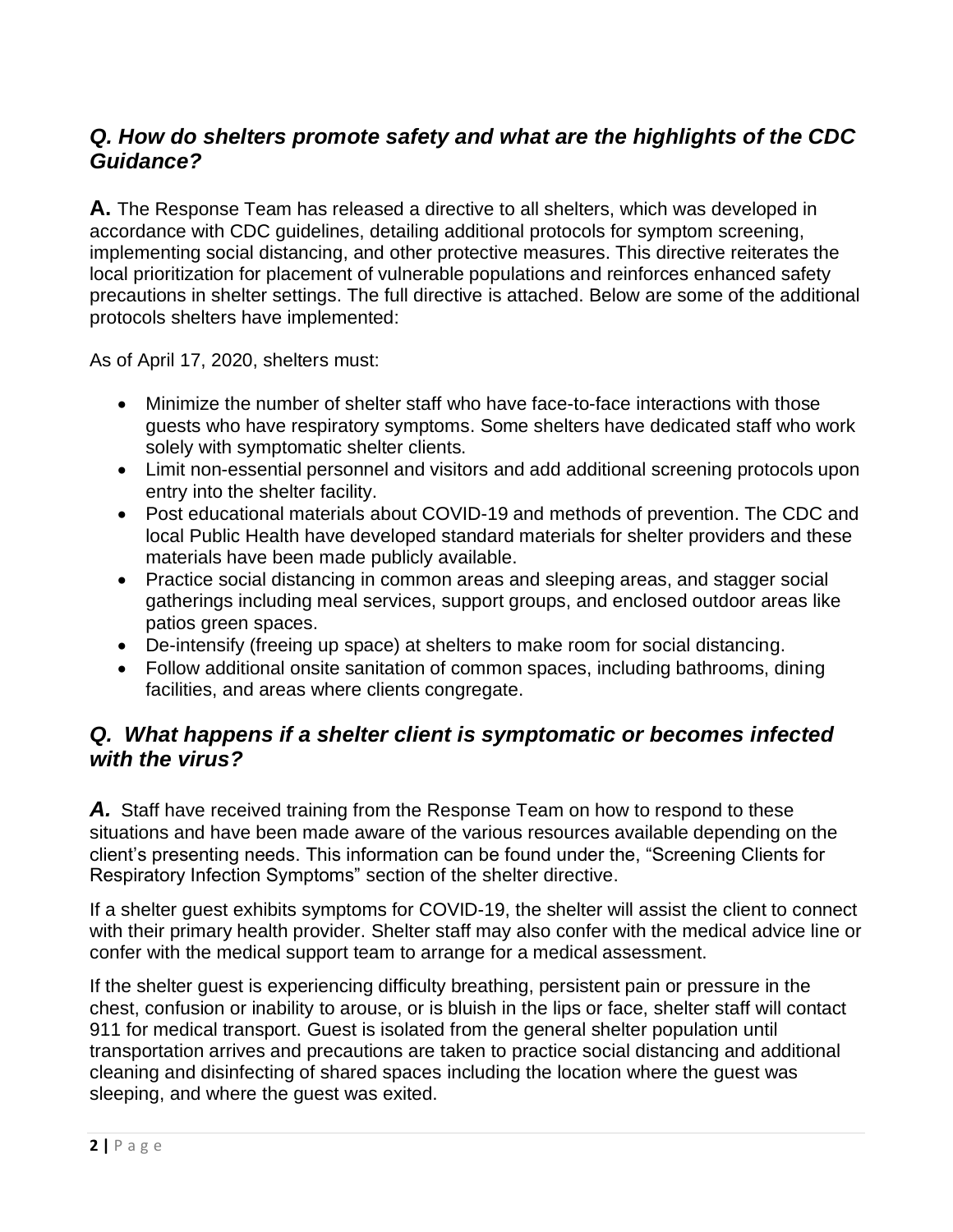In the event a client is diagnosed COVID+, a referral is made to a Medically Supported Isolation Care Center. In the event a client is not diagnosed COVID+, but meets the Public Health criteria as priority population, a referral is made into a Preventative Quarantine Care Center. Non COVID+, non-prioritized individuals return to their shelter of origin and comply with CDC guidance for social distancing in congregate facilities.

### *Q. Should congregate shelters remain open given the experience of the San Francisco shelter where 90 or so guests and staff tested positive?*

**A.** As with the COVID-19 pandemic broadly, conditions must be closely monitored and recommendations may evolve over time. The safeguard currently in place – following CDC guidance, on-call and roving medical support, proactive testing (as available), contact tracing, and referrals of vulnerable populations to the Isolation/Quarantine units – are intended to support shelters in staying open. Conditions will be closely monitored and additional measures could be implemented, based on consultation with the Department of Health Services and the Public Health Officer.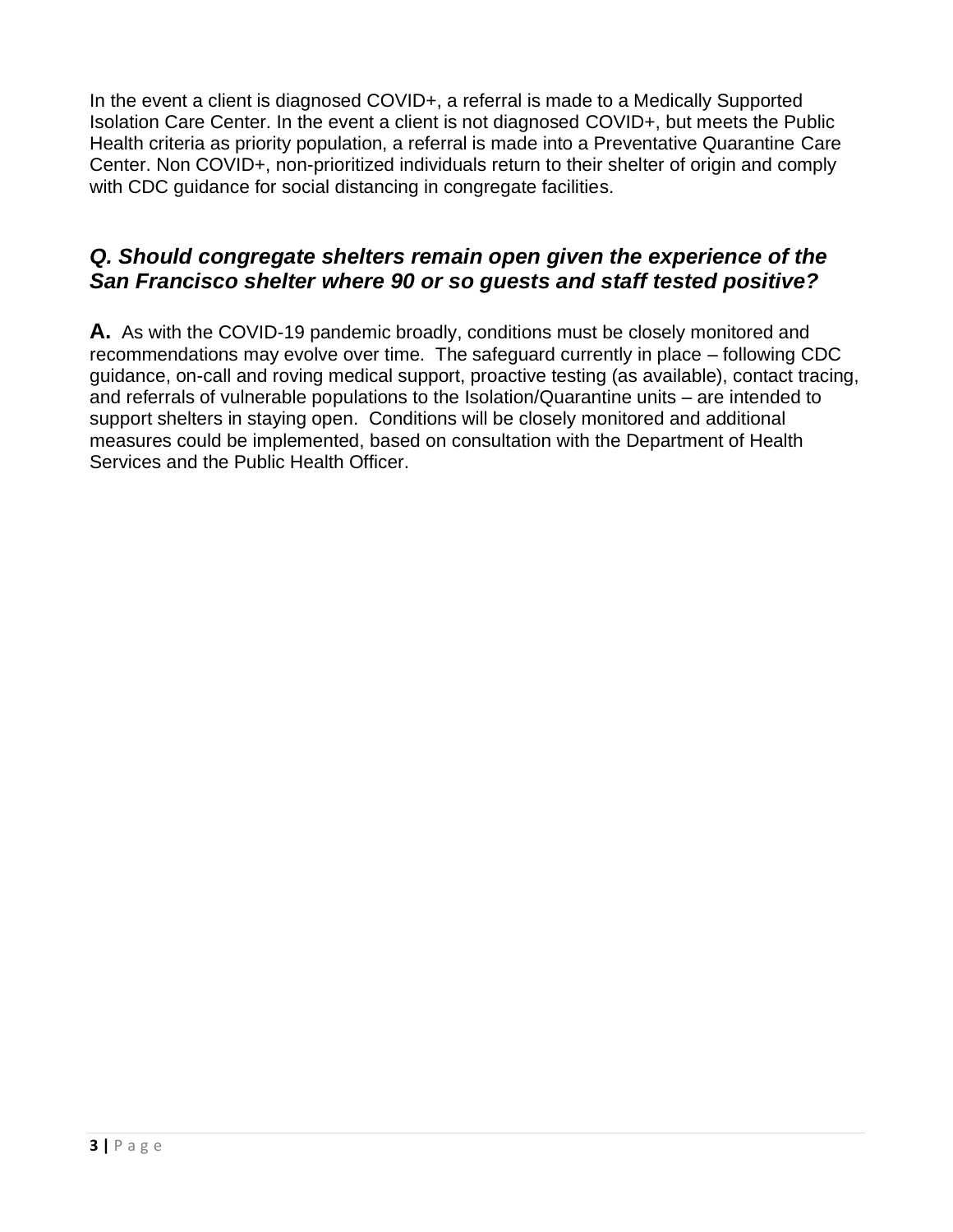# **Message to Shelters and Homeless Service Providers RE: Screening clients for symptoms and implementing social distancing and other protective measures**

As the COVID-19 virus pandemic continues, state and local public response systems are implementing a number of public health strategies to prevent further exposures and slow the spread of the virus. People experiencing homelessness are considered a high-risk population for severe illness as a result of COVID-19 and infections among that population present specific challenges due to a combination of factors, including: having overall poorer health than the housed population, living in congregate settings, being an aging population, and having limited ability to follow public health advice and access health care.

As part of overall community efforts to slow the spread of COVID-19, homeless service providers must work to provide social distancing, isolation, and quarantine options for people experiencing homelessness and to connect persons experiencing symptoms<sup>[1](#page-3-0)</sup> to needed health care resources.

To support that effort, effective immediately, all emergency shelter providers that receive funding from either or both the City and County of Sacramento must incorporate the following, to the fullest extent possible:

- Prioritize placement of vulnerable populations as defined by<sup>[2](#page-3-1)</sup>:
	- o Age 55+ with pre-existing health conditions(s) with symptoms
	- o Age 55+ without pre-existing health conditions(s) with symptoms
	- o Age 54 and under with pre-existing health conditions and/or with symptoms
- Screen shelter guests for symptoms of COVID-19 at intake and on a daily basis using the, "Screening Clients for Respiratory Infection Symptoms" tool.
- Incorporate social distancing guidelines and other protective measures consistent with the [CDC's guidance for homeless service providers to plan](https://www.cdc.gov/coronavirus/2019-ncov/community/homeless-shelters/plan-prepare-respond.html)

<span id="page-3-0"></span><sup>1</sup> COVID *symptomatic* means having a fever (temperature higher than 100.4 degrees) **OR** new/worse than usual cough **OR** difficulty breathing

<span id="page-3-1"></span><sup>&</sup>lt;sup>2</sup> Revised prioritization as of 4.16.2020,. This replaces prioritization found in version 1.0.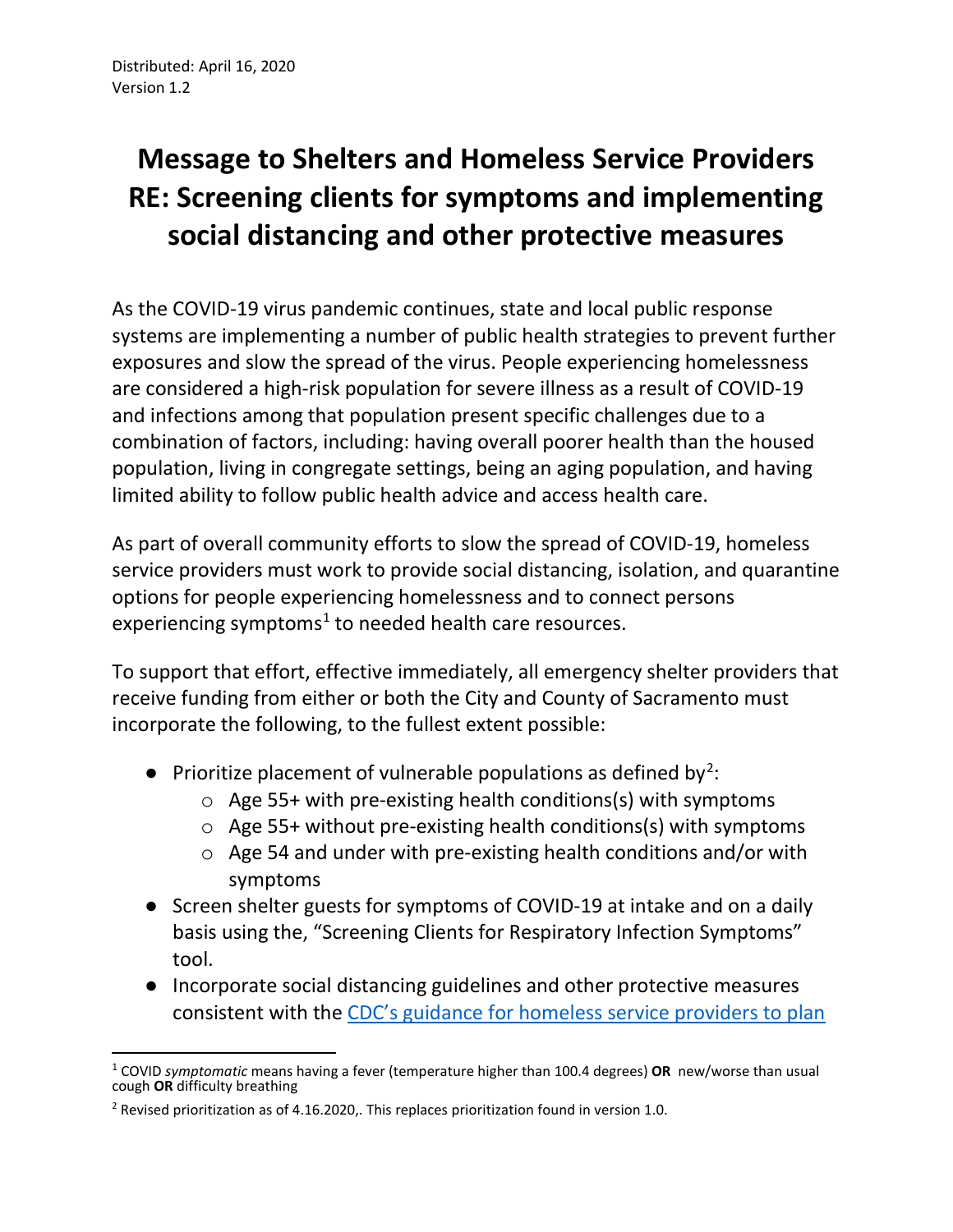[and respond to coronavirus disease 2019.](https://www.cdc.gov/coronavirus/2019-ncov/community/homeless-shelters/plan-prepare-respond.html) Shelters should, among other things:

- o Download [COVID-19 posters and CDC Fact Sheets](https://www.cdc.gov/coronavirus/2019-ncov/communication/factsheets.html) and keep your clients and guests informed about public health recommendations to prevent disease spread and about changes to services that might be related to the outbreak. Messaging may include:
	- Posting signs at entrances and in strategic places providing instruction on hand hygiene, respiratory hygiene, and cough etiquette.
	- Providing educational materials about COVID-19 for non-English speakers, as needed.
	- Encouraging ill staff and volunteers to stay home (or be sent home if they develop symptoms while at the facility), to prevent transmitting the infection to others.
- o Minimize the number of staff members who have face-to-face interactions with clients with respiratory symptoms. Use physical barriers to protect staff who will have interactions with clients with unknown infection status (e.g., check-in staff). For example, install a sneeze guard at the check-in desk or place an additional table between staff and clients to increase the distance between them.
	- Note: Disposable facemasks should be reserved for use by clients who exhibit respiratory symptoms. Clients who become sick should be given a clean disposable facemask to wear while staying at the shelter.
- o Staff and volunteers at high risk of severe COVID-19 (those who are older or have underlying health conditions) should not be designated as caregivers for sick clients who are staying in the shelter.
- $\circ$  If staff are handling client belongings, they should use disposable gloves. Make sure to train any staff using gloves to ensure proper use.
- o Limit visitors to the facility.
- o In general sleeping areas (for those who are not experiencing respiratory symptoms), ensure that beds/mats are at least 3 feet apart, and request that all clients sleep head-to-toe
- o Provide access to fluids, tissues, plastic bags for the proper disposal of used tissues.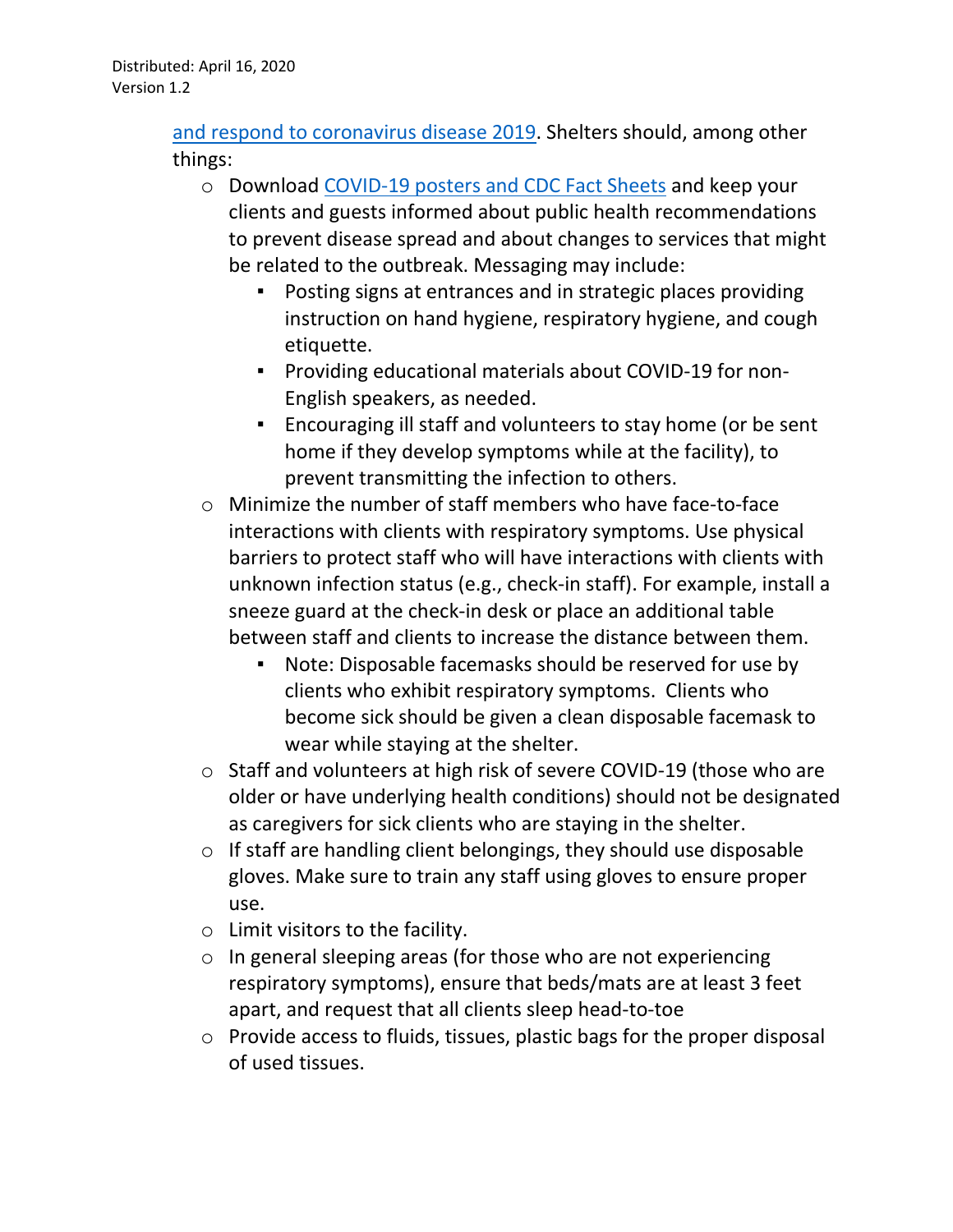- o Ensure bathrooms and other sinks are consistently stocked with soap and drying materials for handwashing. Provide alcohol-based hand sanitizers that contain at least 60% alcohol (if that is an option at your shelter) at key points within the facility, including registration desks, entrances/exits, and eating areas.
- o At check-in, provide any client with respiratory symptoms (cough, fever) with a surgical mask.
- o Monitor clients who could be at high risk for complications from COVID-19 (those who are older or have underlying health conditions) and reach out to them regularly.
- o Confine clients with mild respiratory symptoms consistent with COVID-19 infection to individual rooms, if possible, and have them avoid common areas.
- o Ensure that all common areas within the facility follow good practices for environmental cleaning. Cleaning should be conducted in accordance with [CDC recommendations.](https://www.cdc.gov/coronavirus/2019-ncov/community/organizations/cleaning-disinfection.html)
- o De-intensifying is the recommendation from CDC, at this time. This may take several forms and could include: reductions in shelter capacity, spreading out of shelter guests into non-traditional sleeping spaces, a 1 person per bunkbed policy, and provisions for folks to camp on the shelter facility—provided they are consistently monitored and connected to shelter services.
	- This does not mean providers should not fill beds as they turn.
	- City/County/SHRA staff are available to work with providers for project specific support to comply with CDC guidelines.

To the extent possible, all providers should also work to enforce a shelter-in-place protocol for residents, except as needed to maintain continuity of operations of the federal critical infrastructure sectors, as outlined at [https://www.cisa.gov/identifying-critical-infrastructure-during-covid-19.](https://www.cisa.gov/identifying-critical-infrastructure-during-covid-19)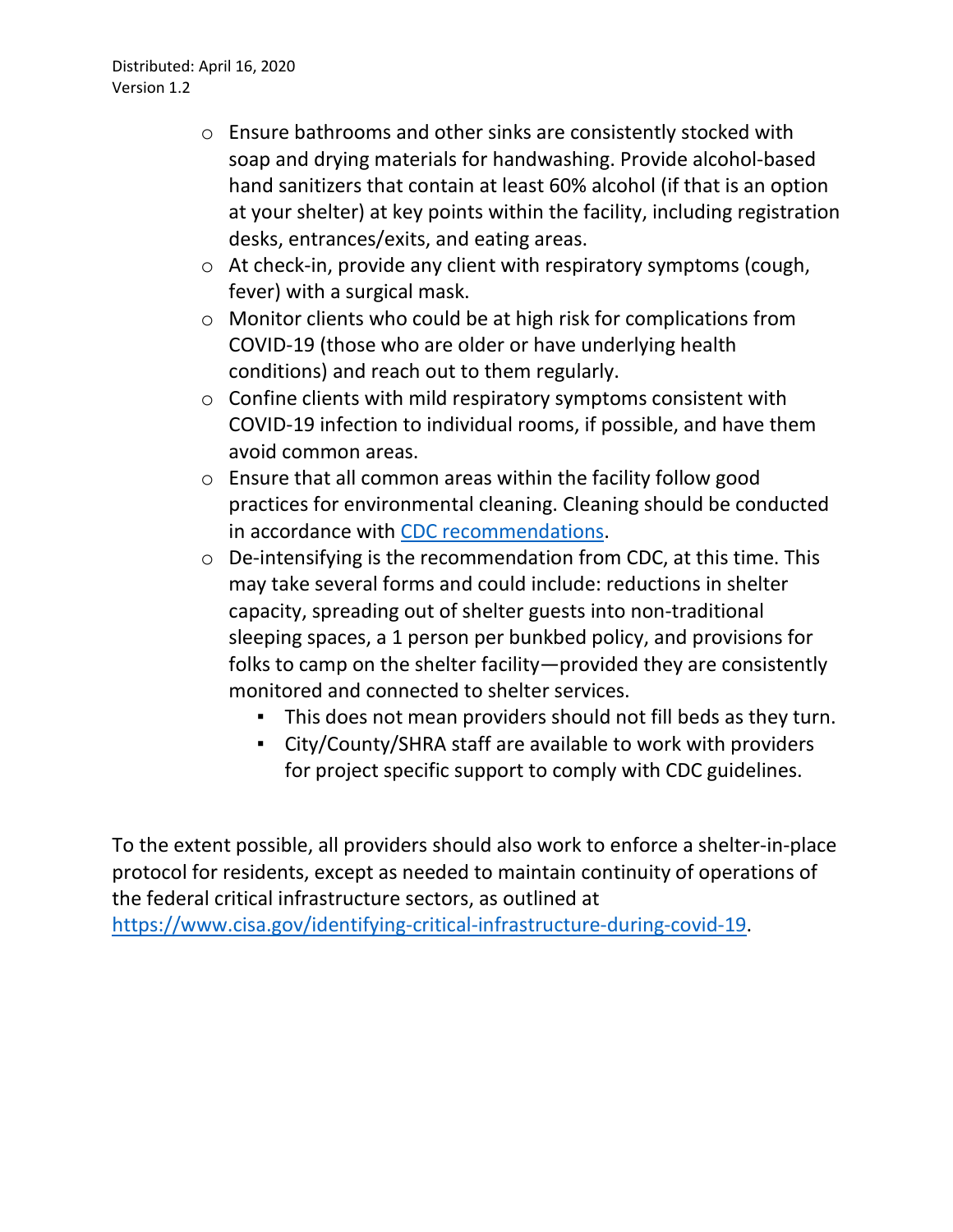### **Screening Clients for Respiratory Infection Symptoms**

For use by shelter and outreach staff. In shelters, guests should be screened at entry and once per day thereafter.

Disclaimer: If a client exhibits **emergency warning signs** for COVID-19 **call 911** to get medical attention immediately for the client. Emergency warning signs include:

Abnormal or difficulty breathing Persistent pain or pressure in the chest New confusion or inability to arouse Bluish lips or face *Note: This list is not all-inclusive. Emergency services should be contacted if the shelter guest requests. Please consult a medical provider for any other symptoms that are severe or concerning.*

### **SCREENING PROCESS:**

### 1. **Determine if the shelter guest has a fever, by:**

- $\circ$  Taking their temperature using a temporal thermometer (see box) if available OR
- o Asking "Are you feeling feverish?"
- 2. **Ask the shelter guest, "Do you have a new or worsening cough today?"**

### 3. **Ask the shelter guest, "Are you having difficulty breathing (worse than usual)?"**

If the shelter guest has a fever (temperature higher than 100.4 degrees) **OR** new/worse than usual cough or difficulty breathing:

- 1. Provide a facemask for the shelter guest to wear over their nose and mouth, if facemasks are available and if the shelter guest can tolerate it.
	- o If facemasks are not available, advise the shelter guest on cough etiquette and provide tissues.
- 2. Notify shelter management.
- 3. Request the shelter guest contact their primary healthcare provider, as available and assist in this connection, as necessary.
- 4. Complete referral to the COVID-19 Temporary Shelter System Referral Process.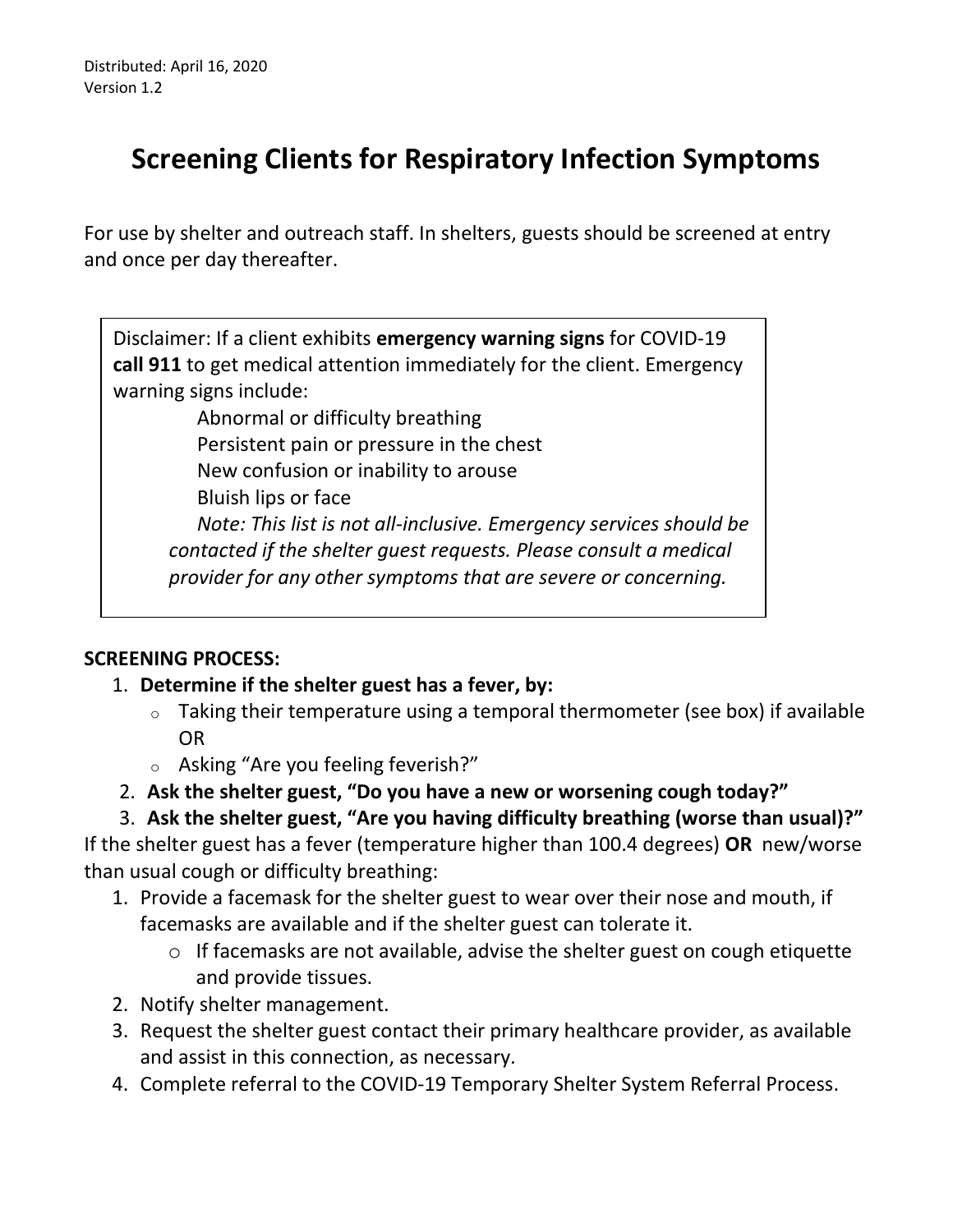Distributed: April 16, 2020 Version 1.2

- 5. If available, relocate the shelter guest to the area designated for symptomatic persons (following the, "Social Distancing Protocols for Shelter Providers").
	- o Shelter guest should remain in designated space until referred and accepted to higher-level of care or symptoms are resolved.
- 6. Inform the shelter guest that:
	- o They must immediately notify shelter staff if their symptoms change or worsen.
	- o They must not leave their room/the symptomatic area except to use the restroom.
- 7. If they leave their room/the symptomatic area, they must wear a mask, covering their nose and mouth. If symptoms worsen and shelter guest develops difficulty or inability to breathe, contact 9-1-1 for immediate medical intervention.

#### **Taking a client's temperature using a temporal thermometer**

Temporal thermometers use an infrared scanner to measure the temperature of the temporal artery in the forehead. Temperature takers should keep as much distance from clients as they can, wash their hands with soap and water or use alcohol-based hand sanitizer (at least 60% alcohol) regularly, and use gloves if available.

To use thermometer:

Turn on the thermometer.

Gently sweep the thermometer across the client's forehead.

Remove the thermometer and read the number:

**Fever**: Any temperature 100.4 F or greater is considered a fever.

**No fever**: People with temperatures at or below 100.3F may continue into the shelter using normal procedures.

Clean the thermometer with an alcohol wipe (or isopropyl alcohol on a cotton swab) between each client. You can reuse the same wipe as long as it remains wet.